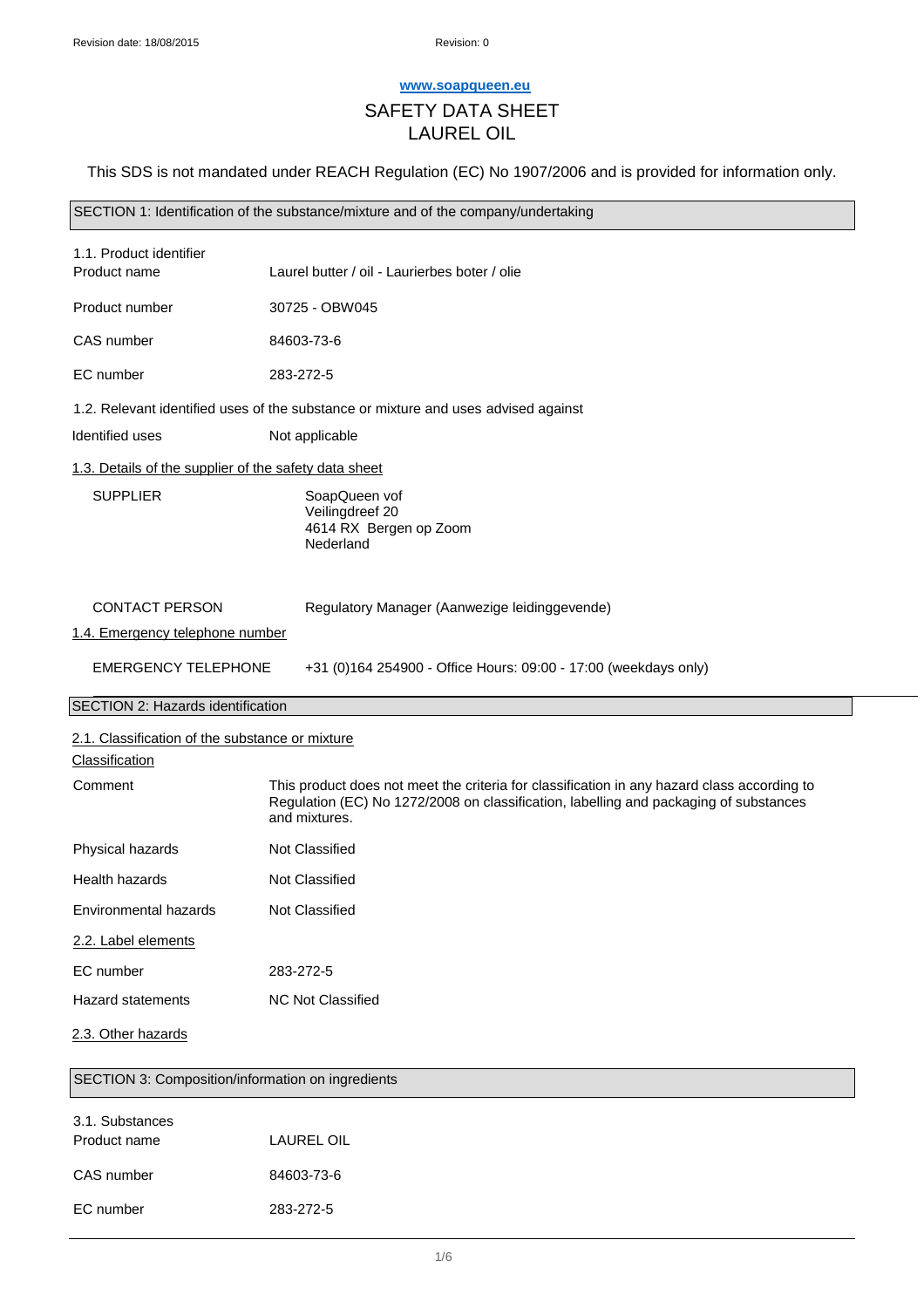# SECTION 4: First aid measures

## 4.1. Description of first aid measures

| General information                                         | No specific recommendations.                                                                                                                                                                                                                                                |
|-------------------------------------------------------------|-----------------------------------------------------------------------------------------------------------------------------------------------------------------------------------------------------------------------------------------------------------------------------|
| Inhalation                                                  | Move affected person to fresh air at once. Get medical attention if any discomfort continues.                                                                                                                                                                               |
| Ingestion                                                   | Rinse mouth thoroughly with water. Get medical attention if any discomfort continues.                                                                                                                                                                                       |
| Skin contact                                                | Wash skin thoroughly with soap and water.                                                                                                                                                                                                                                   |
| Eye contact                                                 | Rinse immediately with plenty of water. Remove any contact lenses and open eyelids wide<br>apart. Continue to rinse for at least 15 minutes. Get medical attention if any discomfort<br>continues.                                                                          |
|                                                             | 4.2. Most important symptoms and effects, both acute and delayed                                                                                                                                                                                                            |
|                                                             | 4.3. Indication of any immediate medical attention and special treatment needed                                                                                                                                                                                             |
| Notes for the doctor                                        | No specific recommendations.                                                                                                                                                                                                                                                |
| <b>SECTION 5: Firefighting measures</b>                     |                                                                                                                                                                                                                                                                             |
| 5.1. Extinguishing media                                    |                                                                                                                                                                                                                                                                             |
| Suitable extinguishing media                                | Extinguish with the following media: Foam, carbon dioxide or dry powder.                                                                                                                                                                                                    |
| Unsuitable extinguishing<br>media                           | Water.                                                                                                                                                                                                                                                                      |
| 5.2. Special hazards arising from the substance or mixture  |                                                                                                                                                                                                                                                                             |
| Hazardous combustion<br>products                            | Oxides of carbon.                                                                                                                                                                                                                                                           |
| 5.3. Advice for firefighters                                |                                                                                                                                                                                                                                                                             |
| Protective actions during<br>firefighting                   | Containers close to fire should be removed or cooled with water.                                                                                                                                                                                                            |
| Special protective equipment<br>protective for firefighters | Wear positive-pressure self-contained breathing apparatus (SCBA) and appropriate<br>clothing.                                                                                                                                                                               |
| SECTION 6: Accidental release measures                      |                                                                                                                                                                                                                                                                             |
|                                                             | 6.1. Personal precautions, protective equipment and emergency procedures                                                                                                                                                                                                    |
| Personal precautions                                        | Wear suitable protective equipment, including gloves, goggles/face shield, respirator, boots,<br>clothing or apron, as appropriate.                                                                                                                                         |
| 6.2. Environmental precautions                              |                                                                                                                                                                                                                                                                             |
| Environmental precautions                                   | No negative effects on the aquatic environment are known.                                                                                                                                                                                                                   |
| 6.3. Methods and material for containment and cleaning up   |                                                                                                                                                                                                                                                                             |
| Methods for cleaning up                                     | Avoid generation and spreading of dust. Collect and place in suitable waste disposal<br>containers and seal securely. Label the containers containing waste and contaminated<br>materials and remove from the area as soon as possible. Flush contaminated area with plenty |

of water.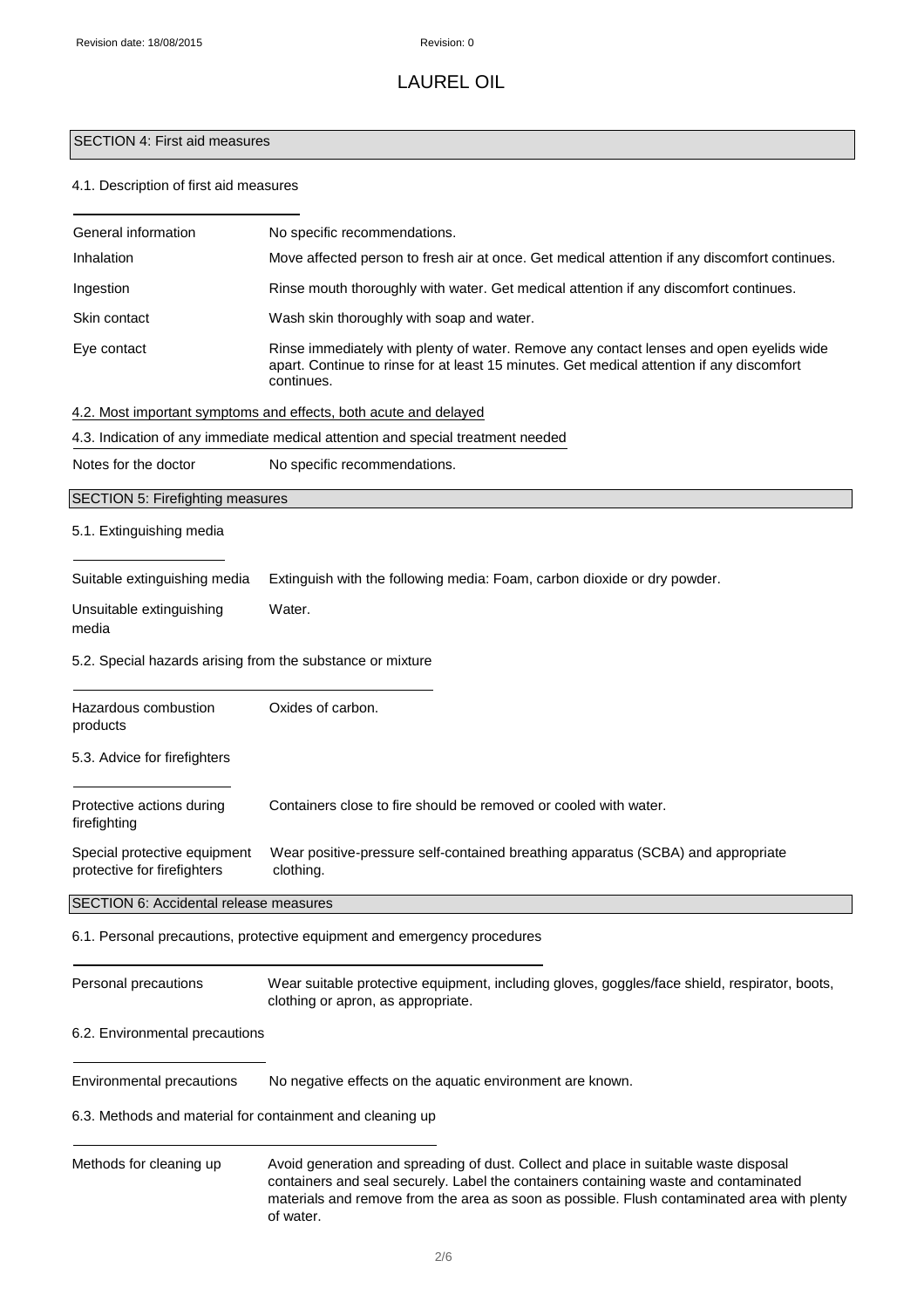## 6.4. Reference to other sections

| SECTION 7: Handling and storage                  |                                                                                                                                                                                 |
|--------------------------------------------------|---------------------------------------------------------------------------------------------------------------------------------------------------------------------------------|
| 7.1. Precautions for safe handling               |                                                                                                                                                                                 |
| Usage precautions                                | Handle all packages and containers carefully to minimise spills.                                                                                                                |
|                                                  | 7.2. Conditions for safe storage, including any incompatibilities                                                                                                               |
| Storage precautions                              | Store in tightly-closed, original container in a dry, cool and well-ventilated place. Keep away<br>from heat, sparks and open flame. Protect from freezing and direct sunlight. |
| 7.3. Specific end use(s)                         |                                                                                                                                                                                 |
| SECTION 8: Exposure Controls/personal protection |                                                                                                                                                                                 |
| 8.1. Control parameters                          |                                                                                                                                                                                 |
| 8.2. Exposure controls                           |                                                                                                                                                                                 |
| Protective equipment                             |                                                                                                                                                                                 |
|                                                  |                                                                                                                                                                                 |
| Eye/face protection                              | Wear eye protection.                                                                                                                                                            |
| Hand protection                                  | Wear protective gloves.                                                                                                                                                         |
| Other skin and body<br>protection                | Wear appropriate clothing to prevent any possibility of skin contact. Wear apron or<br>protective clothing in case of contact.                                                  |
| Hygiene measures                                 | No specific hygiene procedures recommended but good personal hygiene practices should<br>always be observed when working with chemical products.                                |
| Respiratory protection                           | No specific recommendations. Respiratory protection may be required if excessive airborne<br>contamination occurs.                                                              |
| SECTION 9: Physical and Chemical Properties      |                                                                                                                                                                                 |
|                                                  | 9.1. Information on basic physical and chemical properties                                                                                                                      |

| Appearance | Solid           |
|------------|-----------------|
| Colour     | Green.          |
| Odour      | Characteristic. |

9.2. Other information

| SECTION 10: Stability and reactivity     |                                        |
|------------------------------------------|----------------------------------------|
| 10.1. Reactivity                         |                                        |
| 10.2. Chemical stability                 |                                        |
| Stability                                | Stable at normal ambient temperatures. |
| 10.3. Possibility of hazardous reactions |                                        |

Possibility of hazardous Will not polymerise. reactions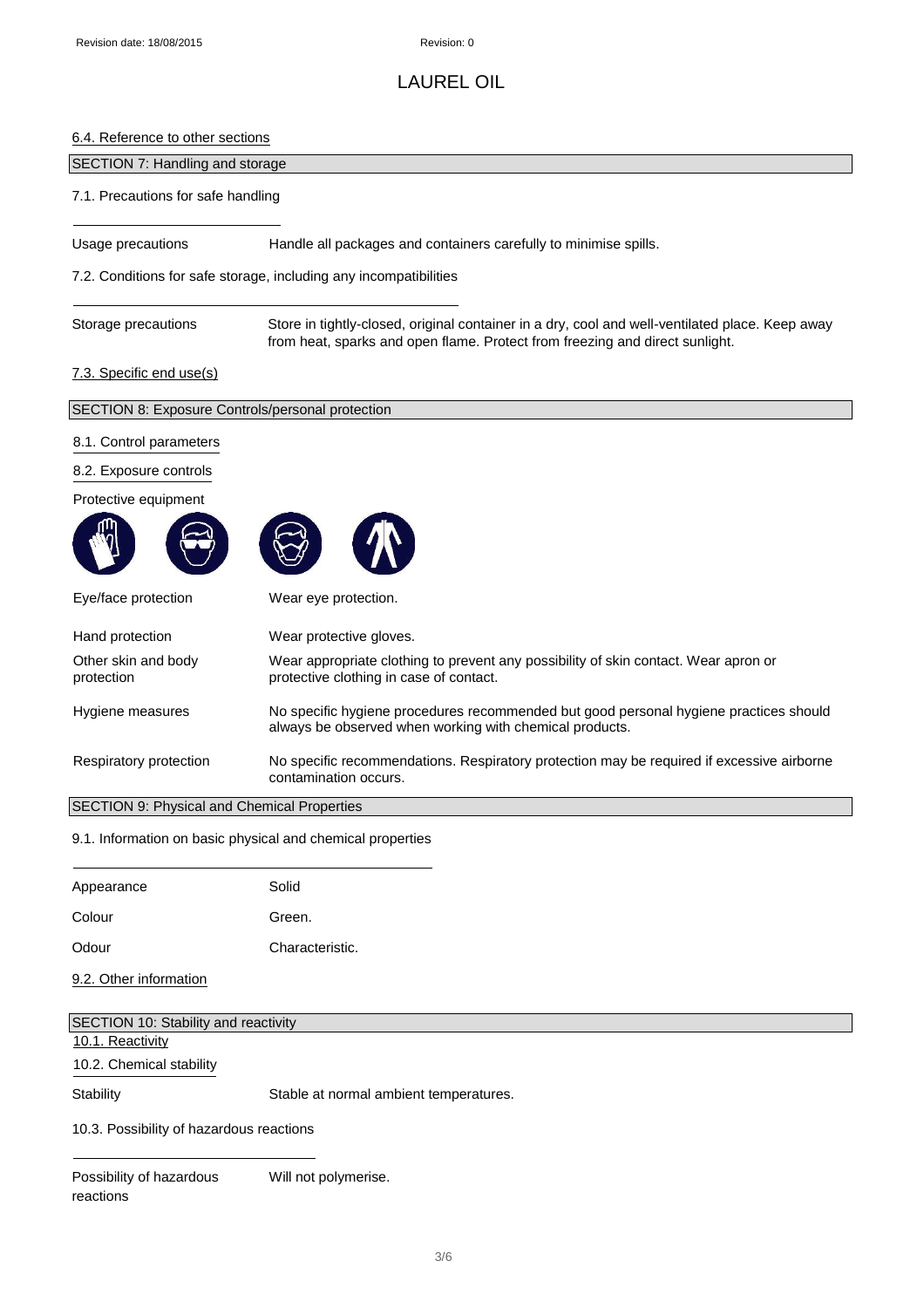## LAUREL OIL

#### 10.4. Conditions to avoid

Conditions to avoid **Avoid heat, flames and other sources of ignition.** 

10.5. Incompatible materials

Materials to avoid Strong oxidising agents. Strong acids. Strong alkalis.

10.6. Hazardous decomposition products

| Hazardous decomposition | Thermal decomposition or combustion products may include the following substances: |
|-------------------------|------------------------------------------------------------------------------------|
| Oxides products         | of carbon. Oxides of nitrogen.                                                     |

SECTION 11: Toxicological information

#### 11.1. Information on toxicological effects

| General information                 | No specific health hazards known.                                                                                                                   |
|-------------------------------------|-----------------------------------------------------------------------------------------------------------------------------------------------------|
| Inhalation                          | Dust in high concentrations may irritate the respiratory system.                                                                                    |
| Ingestion                           | May cause discomfort if swallowed.                                                                                                                  |
| Skin contact                        | Powder may irritate skin.                                                                                                                           |
| Eye contact                         | Particles in the eyes may cause irritation and smarting.                                                                                            |
| Acute and chronic health<br>hazards | No specific health hazards known.                                                                                                                   |
| Medical symptoms                    | No specific symptoms noted, but this chemical may still have adverse health impact, either in<br>general or on certain individuals.                 |
| Medical considerations              | May cause allergic contact eczema. Prolonged or repeated exposure may cause the<br>following adverse effects: Allergic rash. Get medical attention. |
| SECTION 12: Ecological Information  |                                                                                                                                                     |

Ecotoxicity No negative effects on the aquatic environment are known.

12.1. Toxicity

12.2. Persistence and degradability

Persistence and degradability The product is expected to be biodegradable.

#### 12.3. Bioaccumulative potential

Bioaccumulative potential The product does not contain any substances expected to be bioaccumulating.

#### 12.4. Mobility in soil

Mobility Mobility The product is insoluble in water.

12.5. Results of PBT and vPvB assessment

Results of PBT and vPvB This product does not contain any substances classified as PBT or vPvB. assessment

### 12.6. Other adverse effects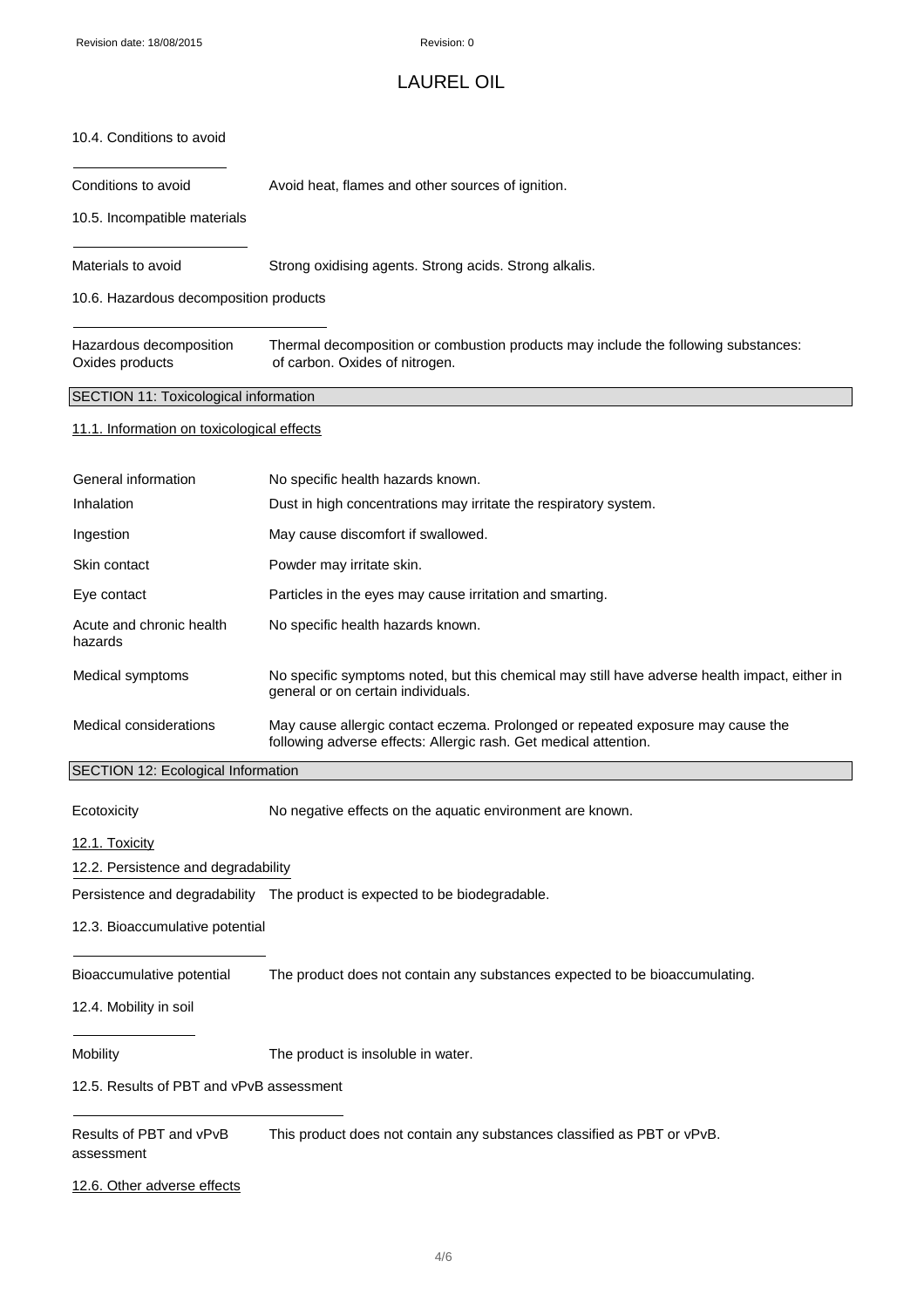# SECTION 13: Disposal considerations

## 13.1. Waste treatment methods

| General information                                                            | Waste is suitable for incineration.                                                                                            |
|--------------------------------------------------------------------------------|--------------------------------------------------------------------------------------------------------------------------------|
| Disposal methods                                                               | Dispose of waste to licensed waste disposal site in accordance with the requirements of the<br>local Waste Disposal Authority. |
| SECTION 14: Transport information                                              |                                                                                                                                |
| General                                                                        | The product is not covered by international regulations on the transport of dangerous goods<br>(IMDG, IATA, ADR/RID).          |
| 14.1. UN number                                                                |                                                                                                                                |
| Not applicable.                                                                |                                                                                                                                |
| 14.2. UN proper shipping name                                                  |                                                                                                                                |
| Not applicable.                                                                |                                                                                                                                |
| 14.3. Transport hazard class(es)                                               |                                                                                                                                |
| No transport warning sign required.                                            |                                                                                                                                |
| 14.4. Packing group                                                            |                                                                                                                                |
| Not applicable.                                                                |                                                                                                                                |
| 14.5. Environmental hazards                                                    |                                                                                                                                |
|                                                                                | Environmentally hazardous substance/marine pollutant                                                                           |
| No.                                                                            |                                                                                                                                |
| 14.6. Special precautions for user                                             |                                                                                                                                |
| Not applicable.                                                                |                                                                                                                                |
|                                                                                | 14.7. Transport in bulk according to Annex II of MARPOL73/78 and the IBC Code                                                  |
| Transport in bulk according to<br>Annex II of MARPOL 73/78<br>and the IBC Code | Not applicable.                                                                                                                |